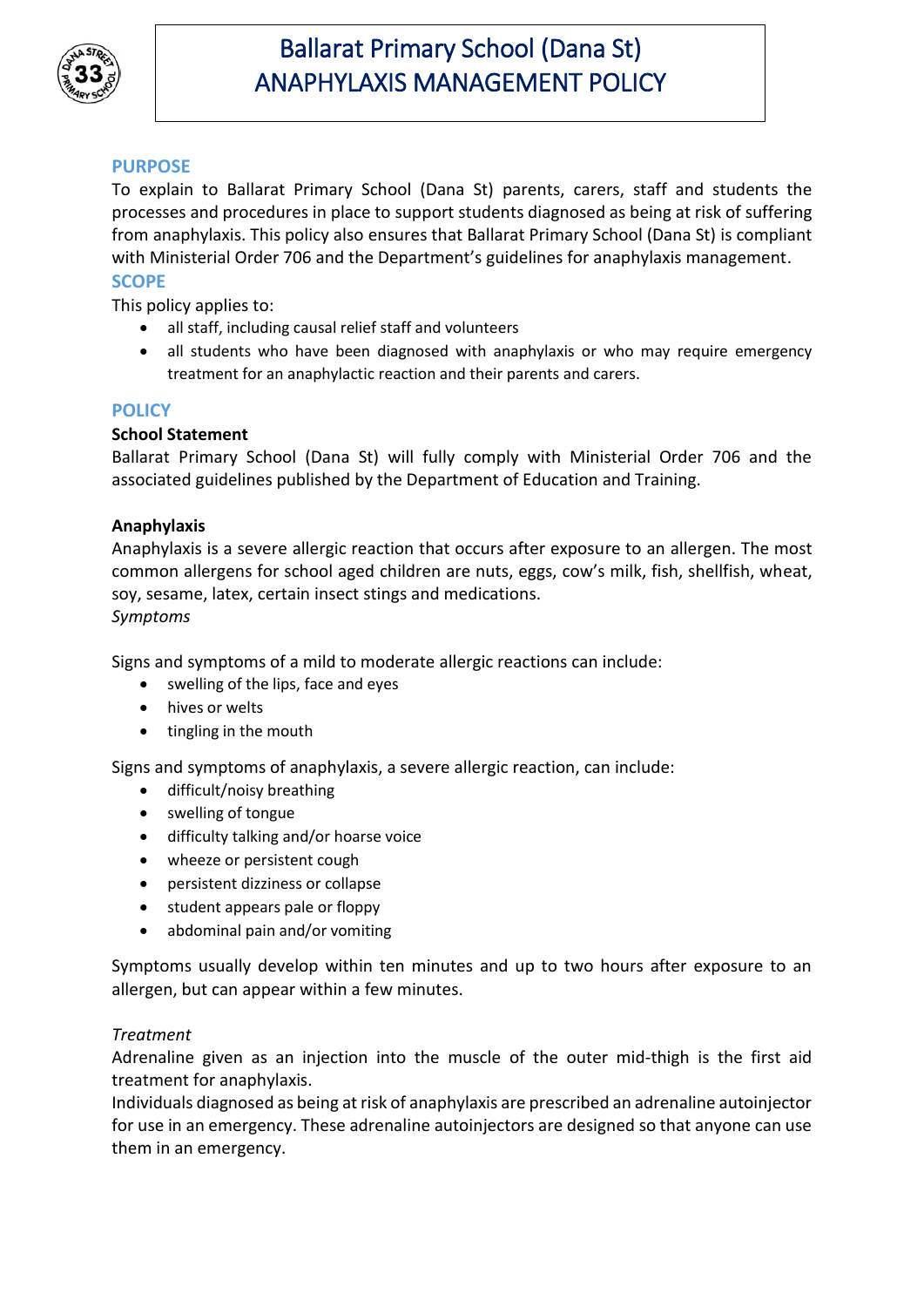

### **Individual Anaphylaxis Management Plans**

All students at Ballarat Primary School (Dana St) who are diagnosed as being at risk of suffering from an anaphylactic reaction by a medical practitioner must have an Individual Anaphylaxis Management Plan. When notified of an anaphylaxis diagnosis, the principal of Ballarat Primary School (Dana St) is responsible for developing a plan in consultation with the student's parents/carers.

Where necessary, an Individual Anaphylaxis Management Plan will be in place as soon as practicable after a student enrols at Ballarat Primary School (Dana St) and where possible, before the student's first day.

Parents and carers must:

- obtain an ASCIA Action Plan for Anaphylaxis from the student's medical practitioner and provide a copy to the school as soon as practicable
- immediately inform the school in writing if there is a relevant change in the student's medical condition and obtain an updated ASCIA Action Plan for Anaphylaxis
- provide an up to date photo of the student for the ASCIA Action Plan for Anaphylaxis when that Plan is provided to the school and each time it is reviewed
- provide the school with a current adrenaline autoinjector for the student that is not expired
- participate in annual reviews of the student's Plan.

Each student's Individual Anaphylaxis Management Plan must include:

- information about the student's medical condition that relates to allergy and the potential for anaphylactic reaction, including the type of allergies the student has
- information about the signs or symptoms the student might exhibit in the event of an allergic reaction based on a written diagnosis from a medical practitioner
- strategies to minimise the risk of exposure to known allergens while the student is under the care or supervision of school staff, including in the school yard, at camps and excursions, or at special events conducted, organised or attended by the school
- the name of the person(s) responsible for implementing the risk minimisation strategies which have been identified in the Plan
- information about where the student's medication will be stored
- the student's emergency contact details
- an up-to-date ASCIA Action Plan for Anaphylaxis completed by the student's medical practitioner.

#### *Review and updates to Individual Anaphylaxis Plans*

A student's Individual Anaphylaxis Plan will be reviewed and updated on an annual basis in consultation with the student's parents/carers. The plan will also be reviewed and, where necessary, updated in the following circumstances:

- as soon as practicable after the student has an anaphylactic reaction at school
- if the student's medical condition, insofar as it relates to allergy and the potential for anaphylactic reaction, changes
- when the student is participating in an off-site activity, including camps and excursions, or at special events including fetes and concerts.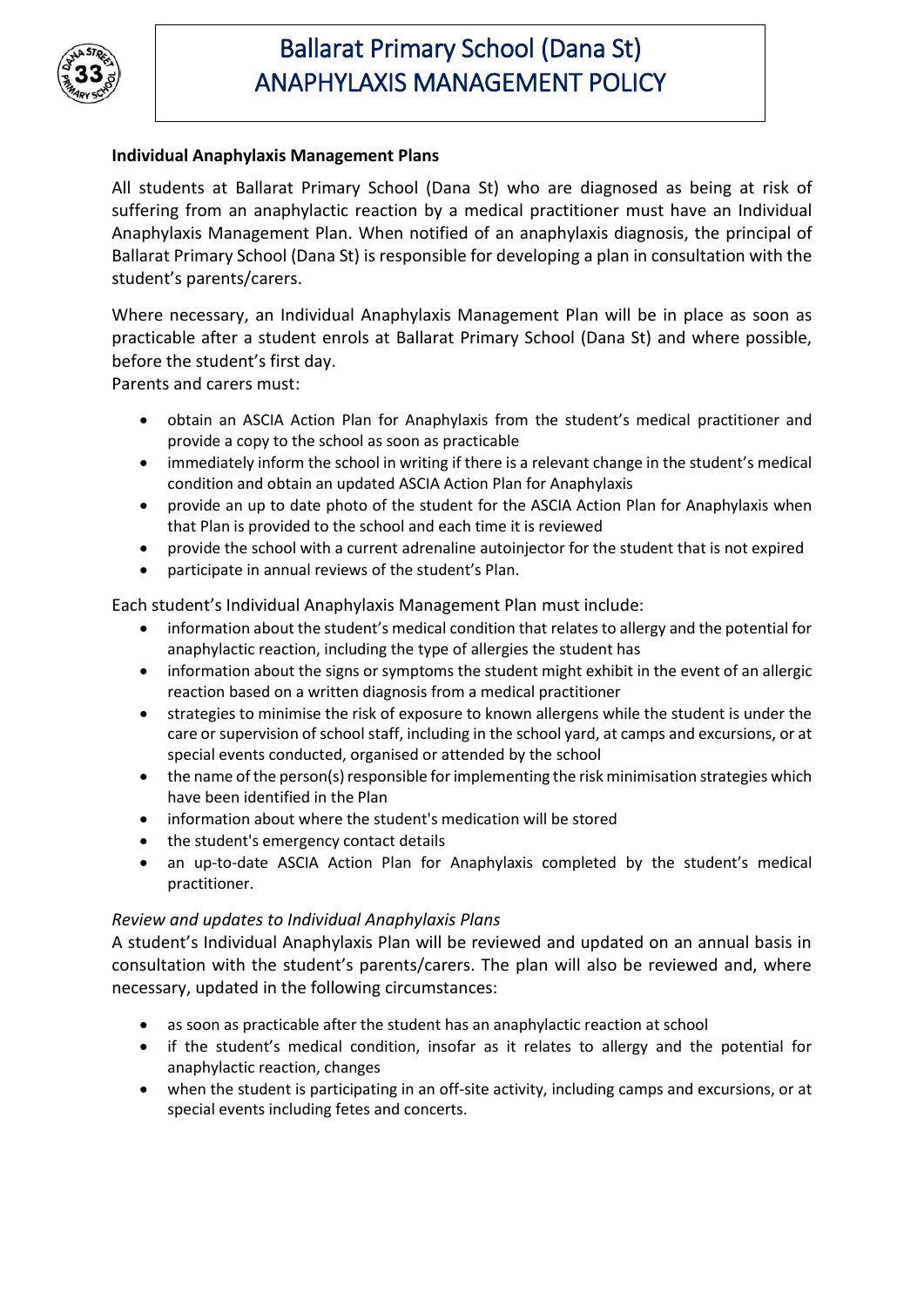

Our school may also consider updating a student's Individual Anaphylaxis Management Plan if there is an identified and significant increase in the student's potential risk of exposure to allergens at school.

### **Location of plans and adrenaline autoinjectors**

*A copy of each student's Individual Anaphylaxis Management Plan will be stored with their ASCIA Action Plan for Anaphylaxis in the main office, in a clearly marked shelf under the school diary (immediately to the left upon entering the office area). Adrenaline autoinjectors are stored in separate, labelled containers with their plan, in this same area. Autoinjectors must be labelled with the student's name. ASCIA Action plans are also stored (duplicated) in the First Aid Room.* 

#### **Risk Minimisation Strategies**

*To reduce the risk of a student suffering from an anaphylactic reaction at Ballarat Primary School (Dana St), we have put in place the following strategies:*

- *staff and students are regularly reminded to wash their hands after eating*
- *students are educated regarding allergies within the curriculum*
- *students are discouraged from sharing food*
- *outside garbage bins at school have spring-fitted lids to reduce the risk of attracting insects*
- *year groups will be informed of allergens that must be avoided in advance of class parties, events or birthdays*
- *general use EpiPens will be stored at the school office for ease of access*

#### **Adrenaline autoinjectors for general use**

Ballarat Primary School (Dana St) will maintain a supply of adrenaline autoinjectors for general use, as a back-up to those provided by parents and carers for specific students, and also for students who may suffer from a first time reaction at school.

Adrenaline autoinjectors for general use will be stored at the main office with other autoinectors and labelled "general use".

The principal, through nominee (Kelly Kosloff) is responsible for arranging the purchase of adrenaline auto-injectors for general use, and will consider:

- the number of students enrolled at Ballarat Primary School (Dana St) at risk of anaphylaxis
- the accessibility of adrenaline auto-injectors supplied by parents
- the availability of a sufficient supply of auto-adrenaline injectors for general use in different locations at the school, as well as at camps, excursions and events
- the limited life span of adrenaline auto-injectors, and the need for general use adrenaline auto-injectors to be replaced when used or prior to expiry.

#### **Emergency Response**

In the event of an anaphylactic reaction, the emergency response procedures in this policy must be followed, together with the school's general first aid procedures, emergency response procedures and the student's Individual Anaphylaxis Management Plan.

A complete and up to date list of students identified as being at risk of anaphylaxis is maintained by Kylie Watson and stored at the general office (duplicated in the first aid room).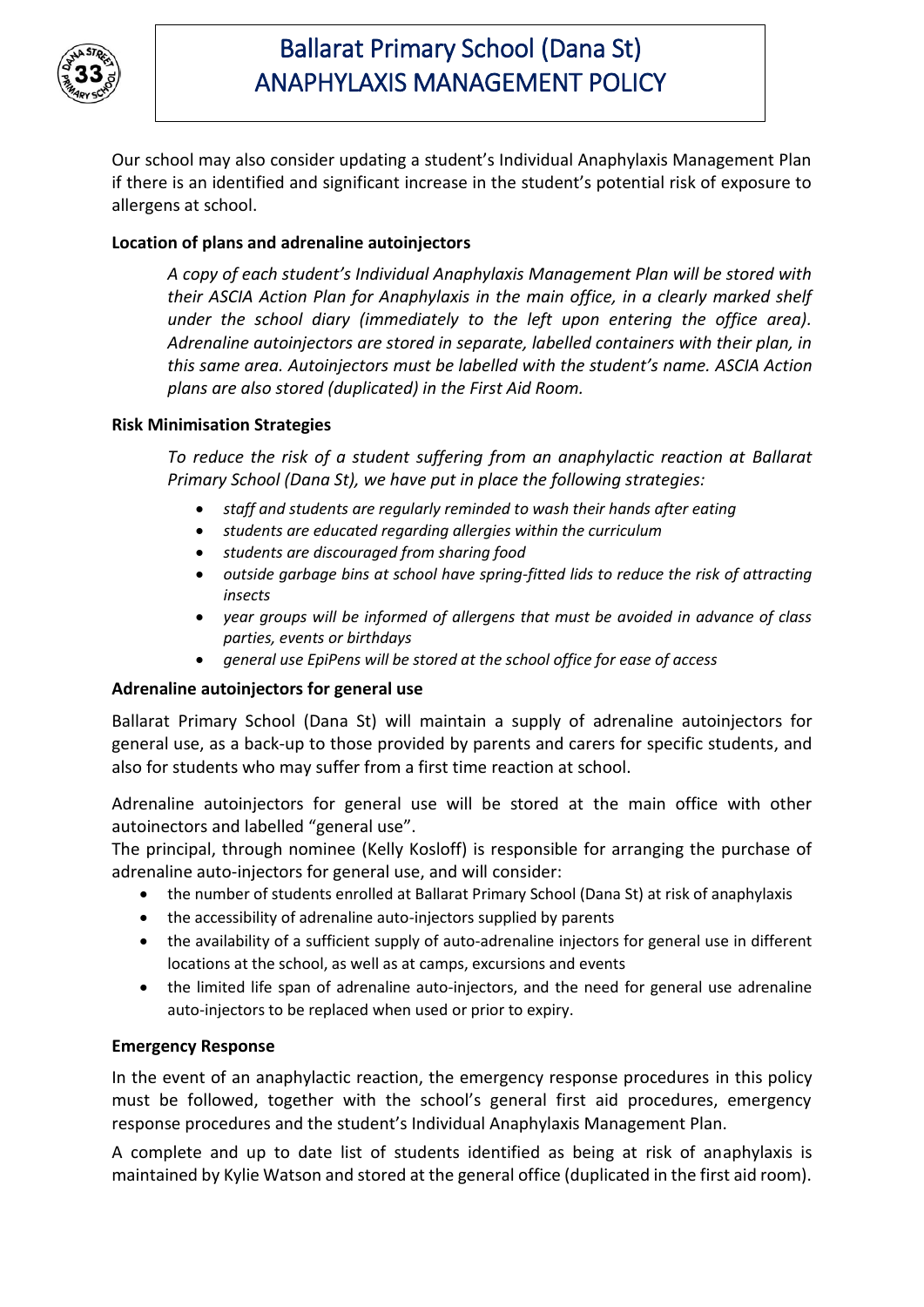

For camps, excursions and special events, a designated staff member will be responsible for maintaining a list of students at risk of anaphylaxis attending the special event, together with their Individual Anaphylaxis Management Plans and adrenaline autoinjectors, where appropriate.

If a student experiences an anaphylactic reaction at school or during a school activity, school staff must:

| <b>Step</b> | <b>Action</b>                                                                                                                                                                                                                                                                                                                                                                                                                                                                                                                                                                                         |
|-------------|-------------------------------------------------------------------------------------------------------------------------------------------------------------------------------------------------------------------------------------------------------------------------------------------------------------------------------------------------------------------------------------------------------------------------------------------------------------------------------------------------------------------------------------------------------------------------------------------------------|
| 1.          | Lay the person flat<br>$\bullet$                                                                                                                                                                                                                                                                                                                                                                                                                                                                                                                                                                      |
|             | Do not allow them to stand or walk<br>$\bullet$                                                                                                                                                                                                                                                                                                                                                                                                                                                                                                                                                       |
|             | If breathing is difficult, allow them to sit<br>$\bullet$                                                                                                                                                                                                                                                                                                                                                                                                                                                                                                                                             |
|             | Be calm and reassuring<br>$\bullet$<br>Do not leave them alone<br>$\bullet$<br>Seek assistance from another staff member or reliable student to locate<br>$\bullet$<br>the student's adrenaline autoinjector or the school's general use<br>autoinjector, and the student's Individual Anaphylaxis Management Plan,<br>stored at main office<br>Follow the steps on the student's plan. If the student's plan is not<br>$\bullet$<br>immediately available, or they appear to be experiencing a first time                                                                                            |
|             | reaction, follow steps 2 to 5.                                                                                                                                                                                                                                                                                                                                                                                                                                                                                                                                                                        |
| 2.          | Administer an EpiPen or EpiPen Jr (if the student is under 20kg)<br>Remove from plastic container<br>٠<br>Form a fist around the EpiPen and pull of the blue safety release (cap)<br>$\bullet$<br>Place orange end against the student's outer mid-thigh (with or without<br>$\bullet$<br>clothing)<br>Push down hard until a click is heard or felt and hold in place for 3 seconds<br>$\bullet$<br>Remove EpiPen<br>$\bullet$<br>Note the time the EpiPen is administered<br>٠<br>Retain the used EpiPen to be handed to ambulance paramedics along with the<br>$\bullet$<br>time of administration |
| 3.          | Call an ambulance (000)                                                                                                                                                                                                                                                                                                                                                                                                                                                                                                                                                                               |
| 4.          | If there is no improvement or severe symptoms progress (as described in the<br>ASCIA Action Plan for Anaphylaxis), further adrenaline doses may be<br>administered every five minutes, if other adrenaline autoinjectors are available.                                                                                                                                                                                                                                                                                                                                                               |
| 5.          | Contact the student's emergency contacts.                                                                                                                                                                                                                                                                                                                                                                                                                                                                                                                                                             |

If a student appears to be having a severe allergic reaction, but has not been previously diagnosed with an allergy or being at risk of anaphylaxis, school staff should follow steps 2 – 5 as above.

[Note: If in doubt, it is better to use an adrenaline autoinjector than not use it, even if in hindsight the reaction is not anaphylaxis. Under-treatment of anaphylaxis is more harmful and potentially life threatening than over treatment of a mild to moderate allergic reaction. Refer to page 41 of the [Anaphylaxis](http://www.education.vic.gov.au/school/teachers/health/pages/anaphylaxisschl.aspx) Guidelines].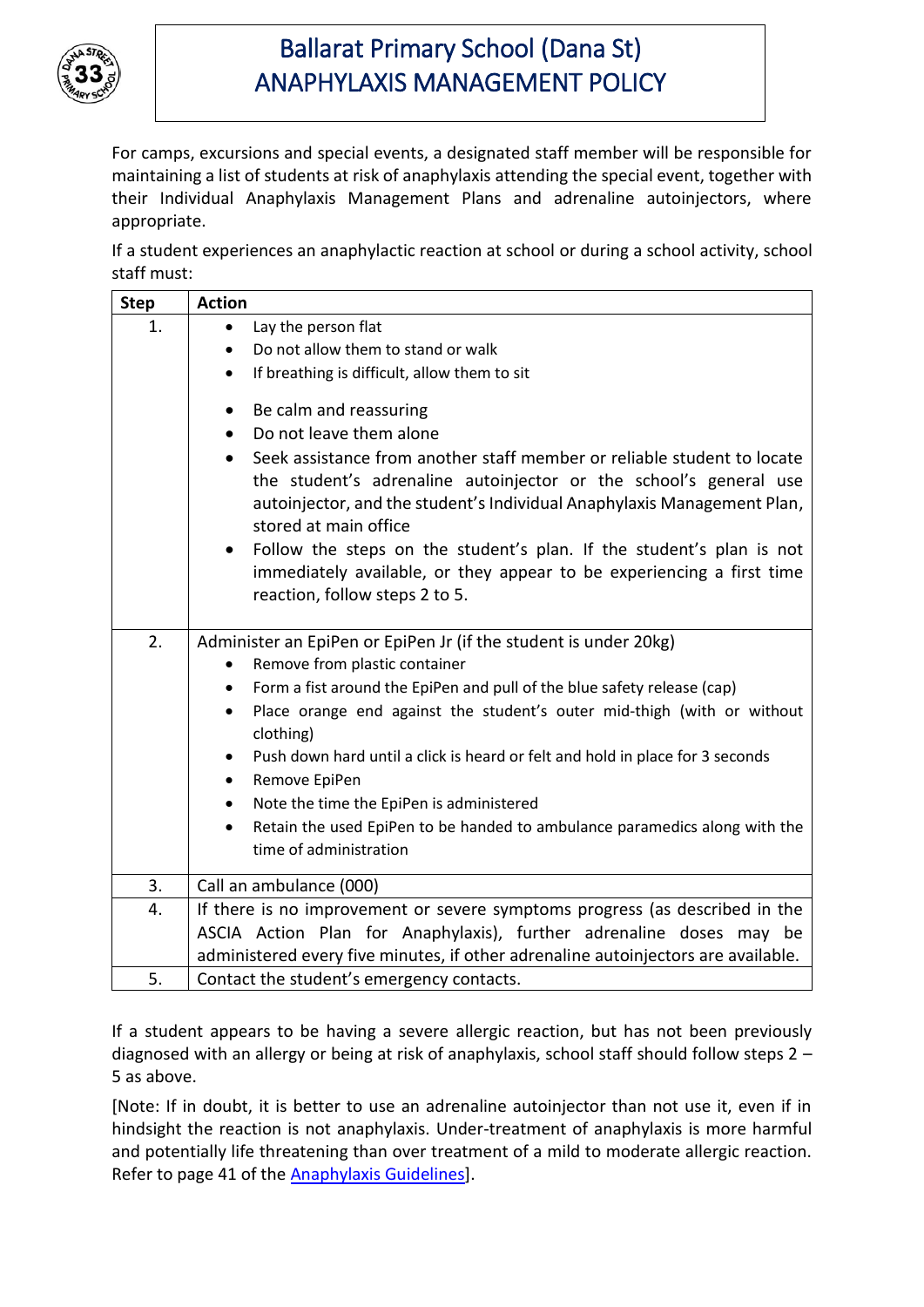

## **Communication Plan**

This policy will be available on Ballarat Primary School (Dana St)'s website so that parents and other members of the school community can easily access information about Ballarat Primary School (Dana St)'s anaphylaxis management procedures. The parents and carers of students who are enrolled at Ballarat Primary School (Dana St) and are identified as being at risk of anaphylaxis will also be provided with a copy of this policy. The principal is responsible for ensuring that all relevant staff, including casual relief staff and volunteers, are aware of this policy and Ballarat Primary School's procedures for anaphylaxis management. Casual relief staff and volunteers who are responsible for the care and/or supervision of students who are identified as being at risk of anaphylaxis will also receive a verbal briefing on this policy, their role in responding to an anaphylactic reaction and where required, the identity of students at risk.

## **Staff training**

Staff at Ballarat Primary School (Dana St) will receive appropriate training in anaphylaxis management, consistent with the Department's *Anaphylaxis Guidelines*.

Teachers and classroom support staff will complete the approved online anaphylaxis management training course (valid for two years), followed by a session with our in-school verifiers. School staff trained to verify the competency of staff to use autoinjectors are Loretta McNulty and Samantha Streeter. Training for verifiers must completed every three years.

Ballarat Primary School (Dana St) uses the following training courses: ASCIA eTraining course 22303VIC, or 10313NAT.

Staff are also required to attend a briefing on anaphylaxis management and this policy at least twice per year, facilitated by a staff member who has successfully completed an anaphylaxis management course within the last 2 years. Each briefing will address:

- this policy
- the causes, symptoms and treatment of anaphylaxis
- the identification of students with a medical condition that relates to allergy and the potential for anaphylactic reaction, and where their medication is located
- how to use an adrenaline autoinjector, including hands on practice with a trainer adrenaline autoinjector
- the school's general first aid and emergency response procedures
- the location of, and access to, adrenaline autoinjectors that have been provided by parents or purchased by the school for general use.

When a new student enrols at Ballarat Primary School (Dana St) who is at risk of anaphylaxis, the principal will develop an interim plan in consultation with the student's parents and ensure that appropriate staff are trained and briefed as soon as possible. The principal will ensure that while students at risk of anaphylaxis are under the care or supervision of the school outside of normal class activities, including in the school yard, at camps and excursions, or at special event days, there is a sufficient number of school staff present who have been trained in anaphylaxis management.